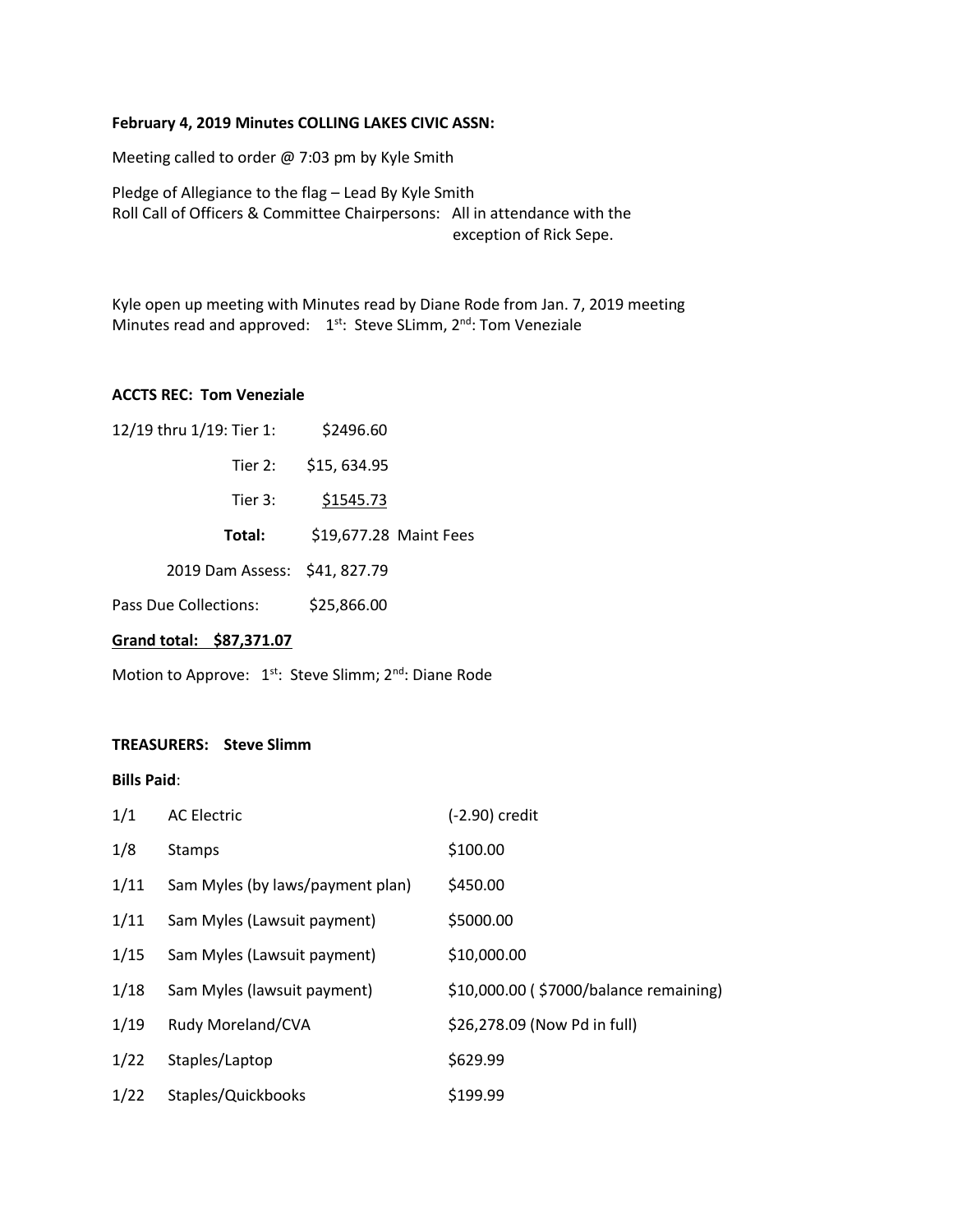| 1/22 | <b>Staples Microsoft Office</b>    | \$129.99    |
|------|------------------------------------|-------------|
| 1/22 | Envelopes                          | \$38.49     |
| 1/23 | Stamps                             | \$100.00    |
| 1/28 | NJ State Tax                       | \$50.50     |
| 1/30 | <b>General Liability Insurance</b> | \$1979.92   |
|      |                                    | \$54,956.97 |

| Reg Ckg:                | \$31,734.59                          |
|-------------------------|--------------------------------------|
| <b>Games of Chance:</b> | \$1,650.08                           |
| <b>Money Mkt</b>        | \$19,593.73                          |
| Dam Repair Acct         | \$75,941.91 (included \$45/Interest) |
|                         | \$128,920.31                         |

**Motion to Approve: 1st Tom Veneziale, 2nd: Steve Naegele**

# **Bills for Approval to Pay:**

| <b>AC Electric</b>  | \$5.11                            |
|---------------------|-----------------------------------|
| <b>JB Financial</b> | \$500.00 (Balance of $1st$ Month) |

Note: As of today: Feb, 4: they are taking over collecting fees./We will be sending them checks

By scamming them.

Motion for Approval: 1<sup>st</sup>: Diane Rode ; 2<sup>nd</sup>: Tom Veneziale

## **COMMITTEE REPORTS:**

| <b>Dams: Steve Bailey</b> | All dams have been ckd and are holding their own.                   |
|---------------------------|---------------------------------------------------------------------|
|                           | Lakes are low, more boards had been pulled due to                   |
|                           | all the recent rain fall, to reduce pressure on the dams.           |
|                           | As of: Feb 23, will be returning all boards to fill                 |
|                           | lakes to their normal levels. Steve stated it would be a good time  |
|                           | to check your docks, and bulk heads that surrounding your property. |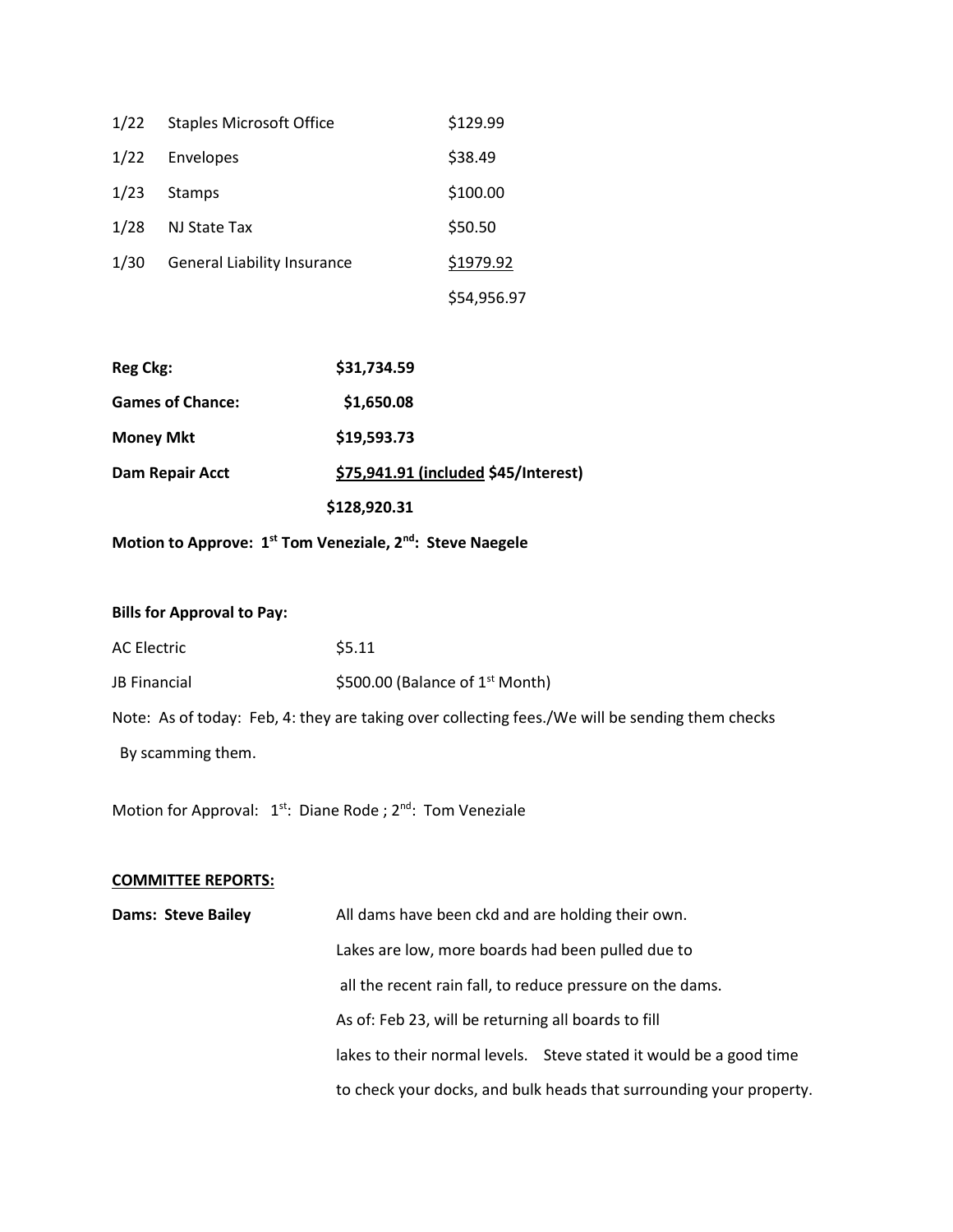## **Grounds**: **Josh Anderson**

Josh repeated, his findings around Cushman Lake,that of 2 boats that need to be removed. Also stated plenty of broken glass in Area.

#### **Welcome committee**: **Paul Barrie**

Mentioned items he would like to include in the Welcome bags Such as: Maps of the lakes, maps to include which areas to Fish, swim and picnic. Also, bus routes.

Kyle Smith has asked Neil Woulfe, if she would like to volunteer and help Paul, he believes with her knowledge of the area thru her Realtor experience, along with homes being bought & Sold in our area.

## **Fundraising**: **Diane Rode/Donna Sutts**

Kyle Smith stated he reached out to a gentlemen who is willing to help us for a 50/50 raffle, was given the idean that they could be printed free of charge, so he hasn't pushed to get them done. We are hoping that our members would take and sell to family, friends, work associates, anything to help offset some the fees we are looking at.

We are continuing to sell the Wawa Shorti Coupons, for \$4/each, they are also good to use for Breakfast sandwiches.

Donna, mention doing a raffle for items, it's something we can look into For the future.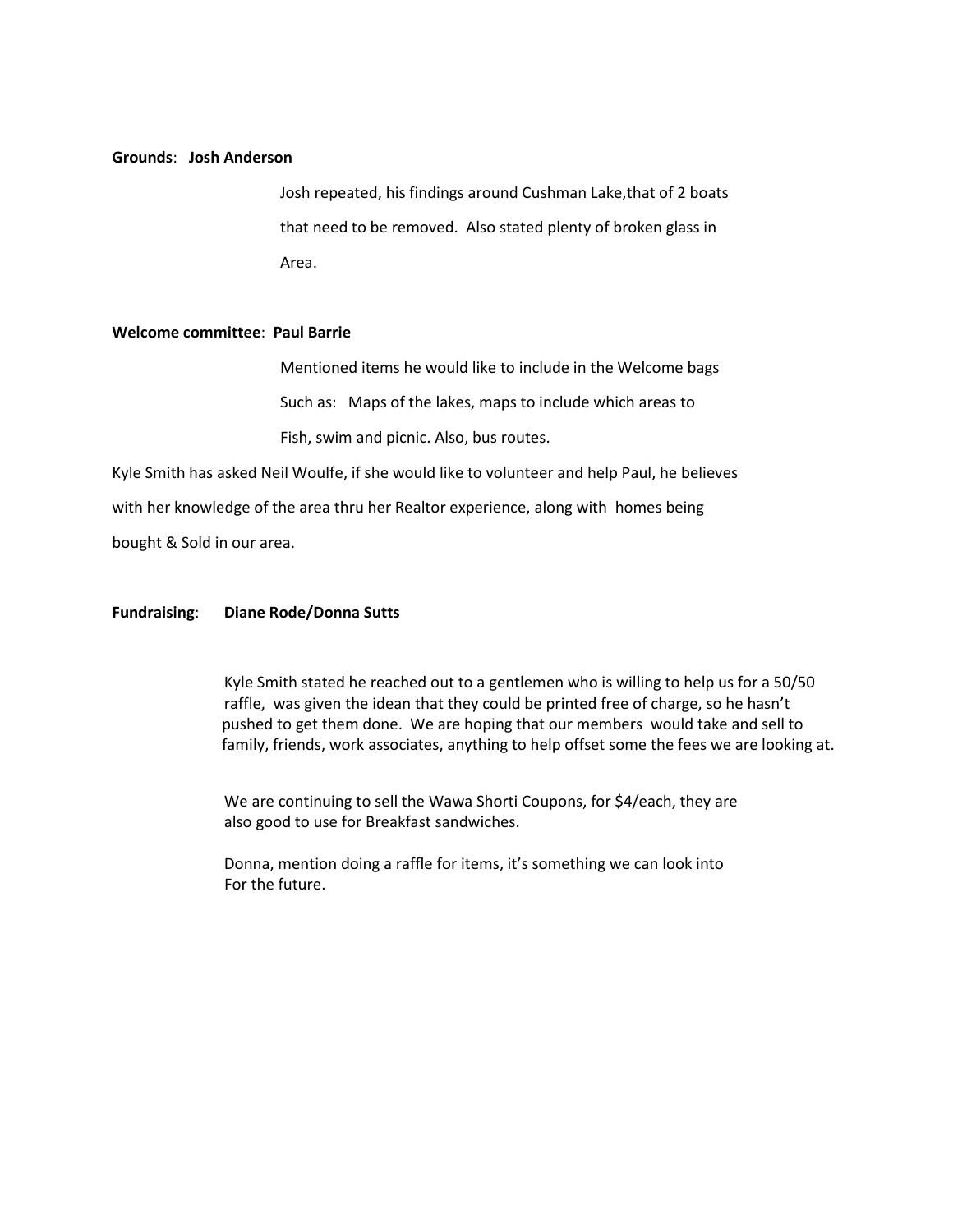Mrs. Lund wanted to know the process of logging in payments, mention sent in her payment , and rec'd another bill stating that she was still owed. She sent email, along with cancelled check proving she paid, and was wondering shouldn't we have had backup, as to what we process. It was mention that as stated earlier, that's why we as a board voted to have this taken out of our hands, and allow JB Financial to handle.

Larry Adair: First would like to commend us the board on the jobs we're doing.(thank you). How soon do we break ground to start the dam. Advised as soon as we get financing. We are going to the bank to see if we can get financing.

Reason for asking if ground breaking, suggested we do a fundraiser, beef and beer, etc. More people would show when they see things happening. Commented, When we get to that point he would like to help.

## **TRUSTEE REPORT:**

Website: Steve Naegele: Information added to website includes: contract to JB Financial, also added payment plan, we are trying to add the old \$48/ fee, and dam assessment fees. Please note: We get charged: 2.2% plus .30 for every payment thru paypal.

## **PRESIDENT REPORT: Kyle Smith**

Kyle was presented a check for \$525.06 from the CVA, they closed out their account, with the bank and donated it to the CLCA.

Members advised that we have one bid for the rebuilding of the dams, we are going to need 2 more bids. If anyone knows of any company with the knowledge of dam building please advise.

## **NEW BUSINESS:**

Steve Slimm asked for a motion to approve the purchase of 100 more stamps.

1<sup>st</sup>: Steve Naegele 2<sup>nd</sup>: Diane Rode